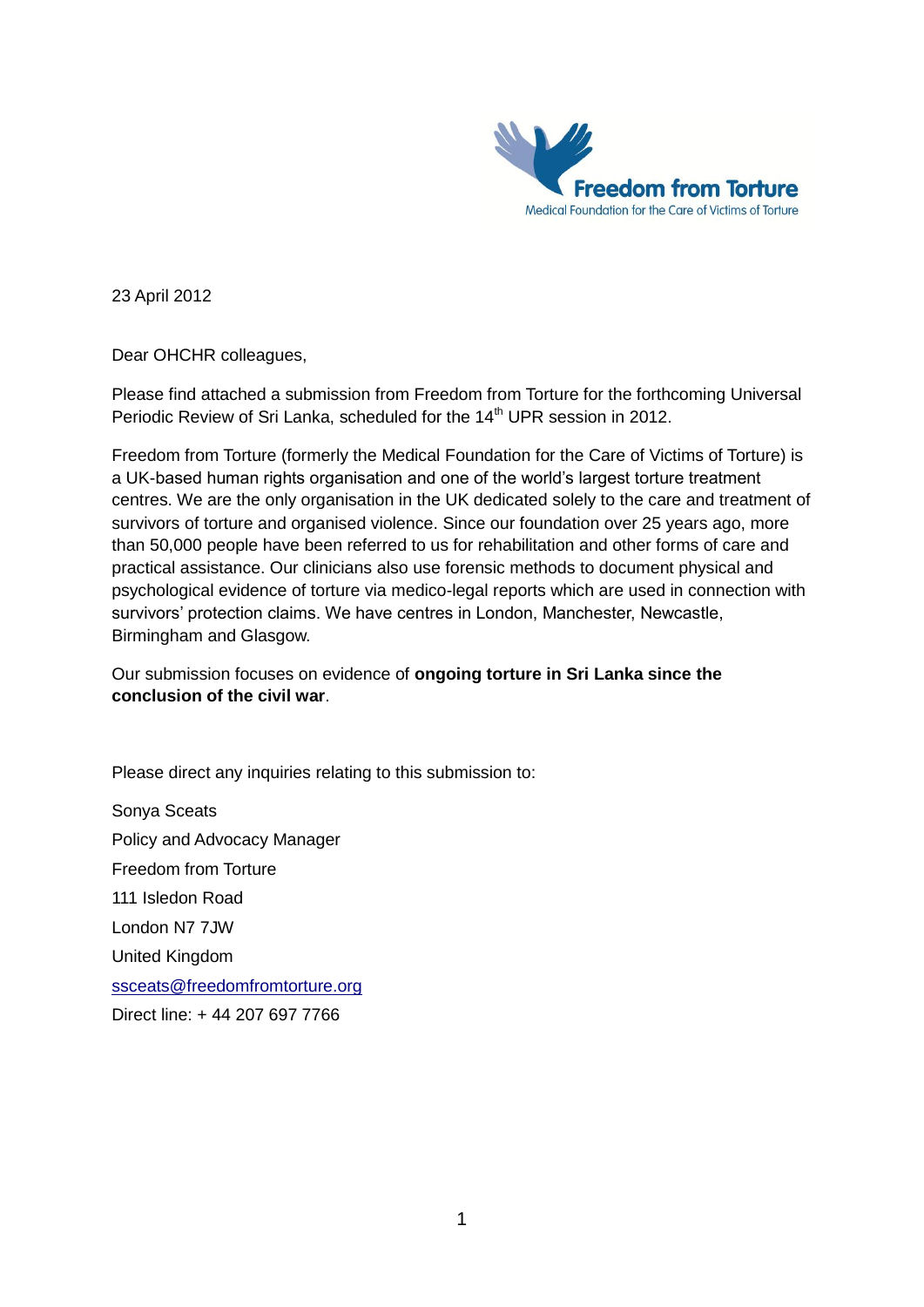1. Freedom from Torture is pleased to make this submission in connection with the second Universal Periodic Review (UPR) of Sri Lanka.

# **Ongoing torture perpetrated by state actors despite the end of hostilities**

- 2. The civil war has concluded since Sri Lanka's last UPR, however the human rights situation in Sri Lanka remains dire and it is essential that the forthcoming UPR is used to expose and seek accountability for the repressive practices that continue. Freedom from Torture is particularly concerned about the persistence of torture in the post-conflict period.
- 3. Between January 2010 and September 2011, Freedom from Torture received 170 referrals for Sri Lankans in the UK requiring medico-legal reports documenting physical and psychological evidence of torture inflicted in Sri Lanka.<sup>1</sup> The rate of Sri Lankan referrals for the last quarter of 2011 and the first quarter of 2012 has remained very high.<sup>2</sup>
- 4. In November 2011, **Freedom from Torture published a report 'Out of the Silence: New Evidence of Ongoing Torture in Sri Lanka'<sup>3</sup> based on a detailed analysis of 35 of our medico-legal reports documenting torture committed in Sri Lanka between May 2009 and early 2011**.
- 5. This report demonstrated that:

1

- Torture perpetrated by state actors within both the military and police has continued in Sri Lanka following the end of the conflict in May 2009 and was still occurring in 2011;
- Those at particular risk of torture include Tamils who have an actual or perceived association with the Liberation Tigers of Tamil Eelam (LTTE);
- A variety of different types of torture have been perpetrated in a significant number of locations around Sri Lanka during the post-conflict period;
- A wide range of different forms of torture have been used, often in combination, to inflict severe suffering on victims of torture with devastating psychological and physical consequences; and
- Many Sri Lankan torture victims are left with visible scarring attributable to both

<sup>1</sup> Freedom from Torture's medico-legal reports are detailed forensic reports which document physical and psychological consequences of torture. They are prepared by specialist clinicians – who act as independent experts in this task to assist decision makers in the context of asylum and other legal proceedings – according to standards set out in international guidelines for the documentation of torture called the Istanbul Protocol and each is subject to a detailed clinical and legal review process. The possibility of fabrication of evidence is explicitly considered in each case.

 $2$  As of 16 April 2012, Freedom from Torture has received 54 medico-legal report referrals for Sri Lankans since 'Out of the Silence' was published. Of these referrals we have accepted 42.Three of the 54 referrals were withdrawn after asylum was granted by the UK Border Agency without the need for a medico-legal report. Of the 42 accepted referrals, we have completed 10 medico-legal reports, five of which relate to torture in 2010- 2011. In five additional cases that are pending, our Medico Legal Report Service was asked to grant urgent appointments to document very recent scarring.

<sup>&</sup>lt;sup>3</sup> Freedom from Torture, 'Out of the Silence: New Evidence of Ongoing Torture in Sri Lanka 2009-2011', November 2011, available a[t http://www.freedomfromtorture.org/feature/out\\_of\\_the\\_silence/5980](http://www.freedomfromtorture.org/feature/out_of_the_silence/5980)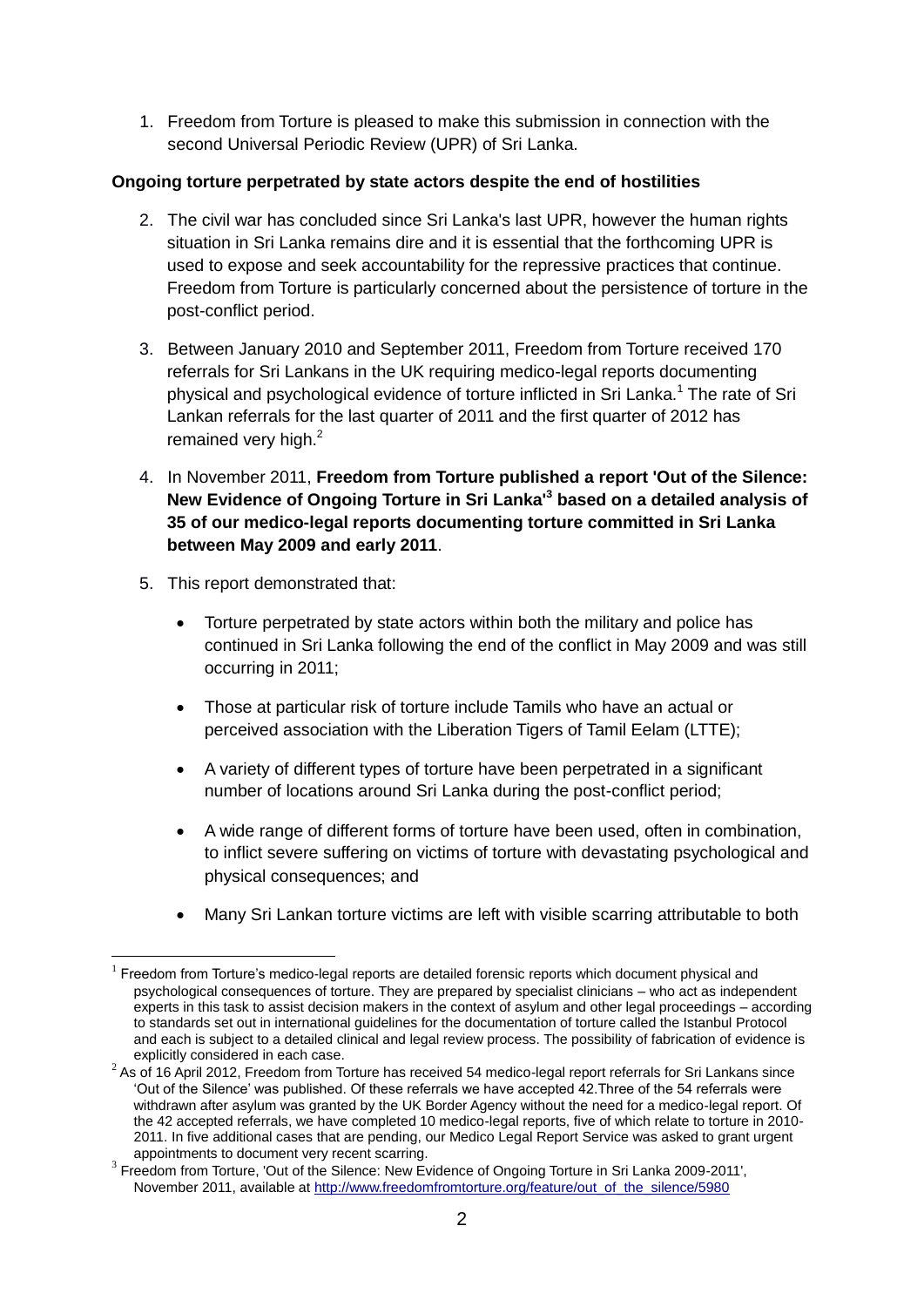blunt force trauma and burns which suggests impunity for perpetrators of torture in Sri Lanka.

6. Since this report was published, we have continued to forensically document a steady stream of torture cases from Sri Lanka. A significant proportion of these newer cases relate to torture committed very recently in the post-conflict period.<sup>4</sup>

### Profile of the torture survivors in the Freedom from Torture study

- 7. The 35 individuals whose medico-legal reports were analysed in the study came from a range of areas around Sri Lanka and all reported that they were targeted due to an actual or perceived association with the LTTE, often through family members, or an opposition party. It is widely known that the LTTE forcibly recruited Tamils into membership and other support roles during the civil war<sup>5</sup>, suggesting that a very large proportion of the Tamil population is at risk of being targeted on this basis.
- 8. Thirty-three of the cases in our sample were Tamil, one was of Malay descent and one was of Sinhalese ethnicity. Twenty-seven of the cases were male and eight were female. The majority were aged 25-40. Of the 31 cases where a place of origin was recorded, 18 were from the Northern Province (11 from Point Pedro and Jaffna and seven from Vanni), six were from the Eastern Province, two were from Colombo and there was one each from the Western, Southern and North Western Provinces.
- 9. Fourteen of the 35 cases involved Sri Lankans who had lived or travelled abroad prior to their detention and torture: five travelled abroad for educational purposes, three for family reasons and four for the purpose of seeking refuge outside of Sri Lanka. In the remaining two cases, the purpose of travel was not stated. Of the four who sought refuge abroad, three were forcibly returned to Sri Lanka. In one case the individual had unsuccessfully claimed asylum in the UK a number of years earlier but was returned to Sri Lanka from another European state. Another was returned from a European state after two years of residence, having been refused asylum there. Of the 10 cases involving individuals who travelled abroad for non-asylum purposes, nine returned voluntarily to Sri Lanka (all from the UK). Several report returning for temporary visits for a variety of family reasons and two due to the disappearance of their fathers. One individual was en route to a non-European state for family reasons, but was returned en route due to the use of false documents.
- 10. All of the 14 individuals who had returned to Sri Lanka after a period abroad, whether they left Sri Lanka through a legal route or otherwise, were subsequently detained and tortured. In five cases, the episode of detention and torture documented in the medico-legal report occurred over a year and up to seven years after return. However, in nine cases the individual was detained within days, weeks or a month of their return. Of these nine cases, six were detained in Colombo, either from their home, at checkpoints or from a lodging house. Others were detained at checkpoints

1

 $<sup>4</sup>$  Torture survivors may take many months to flee from Sri Lanka and assemble their asylum claim in the UK and</sup> it can take five or more months for us to finalise a medico-legal report, especially where there are multiple injuries to document or the survivor is highly traumatised. See also footnote 2 for a summary of our recent referrals for medico-legal reports involving Sri Lankans.

<sup>5</sup> UN Secretary General, *Report of the Secretary-General's Panel of Experts on Accountability in Sri Lanka*, 2011 http://www.un.org/News/dh/infocus/Sri\_Lanka/POE\_Report\_Full.pdf, p. 8-9.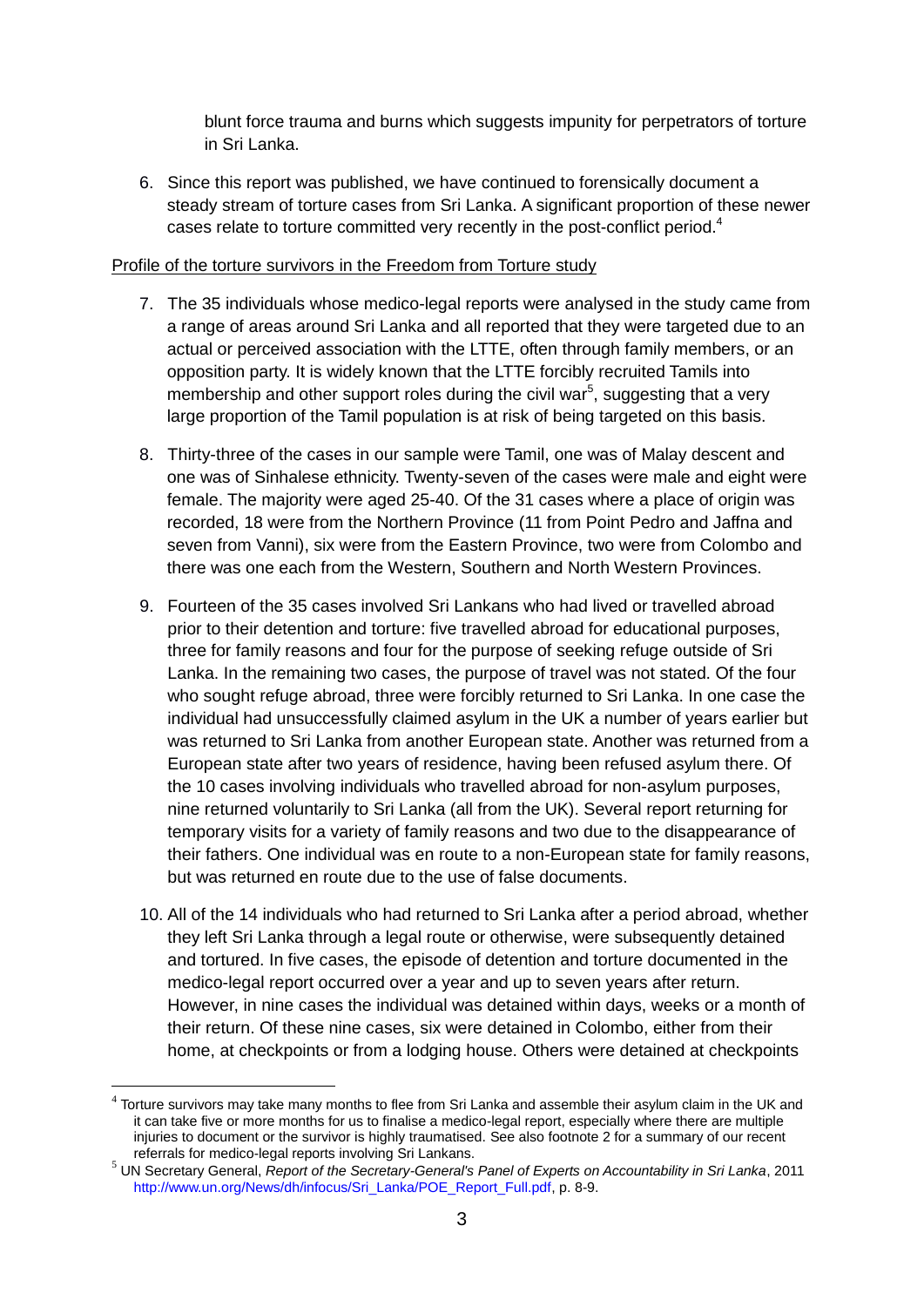elsewhere in the country or directly from the airport upon arrival.

11. These findings suggest that return (voluntarily or forcibly) to Sri Lanka from abroad is a risk factor, especially for Tamils. Since 'Out of the Silence' was published, Human Rights Watch has released information concerning eight people forcibly returned to Sri Lanka who were subjected to torture, including refused asylum seekers removed from the UK on charter flights in 2011.<sup>6</sup> On 25 February 2012, this new information combined with our own research findings led Freedom from Torture to call on the UK government to stop all forcible removals of Tamils to Sri Lanka.<sup>7</sup>

### **Detention**

- 12. Sixteen of the cases in our report were 'surrendees' who were rounded-up or surrendered to government forces at the end of the civil war and continued to be detained and tortured in the post-war period. The 16 'surrendees' report being detained at facilities in Wiswamadu, Arunachalam, Omanthai School, Ananda Kumaraswamy, Vavuniya, Vanni, Anuadapura, Chettikulam, and Nelukulam. Notably, the second place of detention is reported as unknown in 10 cases. In the remaining five cases, the following were identified: Menik Farm, Verpankulam, Joseph Camp and Arunaselem. The six individuals taken to a third place of detention identify them as: Menik Farm, Chettikulam, Pavatkulam, Bossa Prison, Negombo, and '4th floor CID' in Colombo. In almost all cases, torture was not perpetrated in the first place of detention, though in at least two cases interrogations took place with beatings aimed at forcing a confession. The majority of cases report being identified as LTTE supporters in the first detention camp, as described above, and then transported elsewhere, in most cases after a relatively short period of time (a number of days).
- 13. The 19 'other' detainees were picked up in their homes, at checkpoints and the airport over the two year period. The majority of these individuals report being taken straight to the place of detention in which they were tortured. Only three were taken first to a police station and then transferred to a second facility. A high incidence of detention and torture in 'unknown' or unofficial facilities is reported in this group of cases. Named facilities included CID Colombo, Anurathapuram camp, Maruthane police station, Manthikai, Walikada prison, Karathivu, Nelliady, Verpankulam, and Joseph camp.
- 14. The length of detention reported in these cases ranged from one day to 16 months, with the majority of cases reporting one to six months.

#### Lack of due process rights

<u>.</u>

15. All 35 individuals whose cases were examined were detained without effective access to due process rights. In 27 of the 30 cases who describe having been detained due to their perceived association with LTTE, there was no observation of due process rights: no formal charge or sentencing, no access to legal

 $6$  Human Rights Watch, 'UK: Halt Deportations of Tamils to Sri Lanka – Credible Allegations of Arrest and Torture Upon Return', 25 February 2012, available at [http://www.hrw.org/news/2012/02/24/uk-halt-deportations](http://www.hrw.org/news/2012/02/24/uk-halt-deportations-tamils-sri-lanka)[tamils-sri-lanka](http://www.hrw.org/news/2012/02/24/uk-halt-deportations-tamils-sri-lanka)

 $7$  Freedom from Torture, 'UK must stop removals of Tamils to Sri Lanka after damning new evidence of torture on return', 25 February 2012, available at <http://www.freedomfromtorture.org/news-events/news/6133>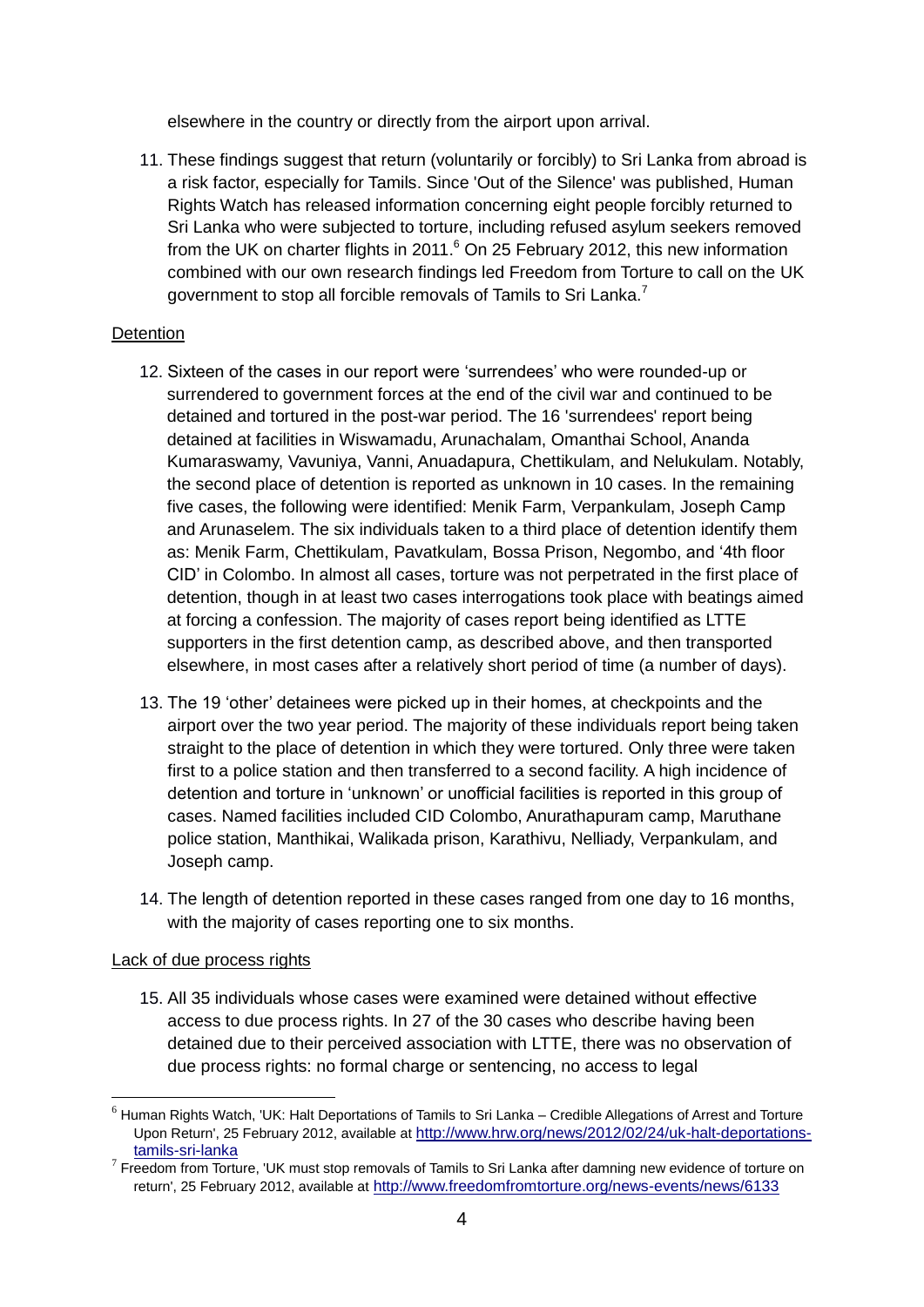representation, no trial before a judge, no informing family members of their whereabouts and no access to an independent medical examination. Of the remaining five individuals that reported no association with the LTTE, four report that due process rights were not observed during their detention.

- 16. In four cases involving detention in police stations in Colombo and Kandy, the individual reports that some form of legal process appeared to have occurred, including conviction in absentia, access to a solicitor followed by a trial and release on bail before a second episode of detention involving torture, repeat court appearances always followed by adjournments, and trial followed by conviction and release on bail only to be apprehended again and tortured.
- 17. In every case we assessed, a bribe was paid to the authorities to allow the individual to escape detention, often by family members who had eventually tracked down their whereabouts. This begs serious questions about the number of others who were not able to escape.

### Forensic evidence of torture

- 18. Blunt force trauma was reported in 100% of the cases in the report; burning with heated metal objects and cigarette burns in 65%; sexual violence in 60%; and asphyxiation (included bags filled with petrol tied around the head) in 31%. Other forms of torture reported included suspension, exposure to caustic substances, cuts and penetrating injuries, threats to self or others and mock executions, forced confession and forced identification.
- 19. Methods of blunt force trauma reported included forceful slapping and punching to bring about unconsciousness in some cases and sustained damage to sight and hearing; sustained kicking all over the body including the genitalia, head, face and back with metal capped and studded military boots; stamping on limbs and feet, hands and stomach with hard boots; sustained beating all over the body with implements such as wooden sticks and poles, gun butts, bamboo sticks, plastic pipes filled with sand or cement, metal tipped objects, whips and wires; throwing victims against a wall; banging of head against a wall; forceful twisting of the limbs and joints; and beating on the soles of feet (falaka).
- 20. Freedom from Torture publicly voiced concerns about the escalation of scarring seen by the organisation's clinicians on Sri Lankan torture victims during the final stages of the civil war.<sup>8</sup> Our research in 'Out of the Silence' confirms that these patterns have continued in the post-conflict period.
- 21. Specific forms of sexual violence reported included kicking in the genital area; testicles repeatedly manually and forcefully squeezed; penis slammed in a door, hit with objects or pierced with a sharp pointed instrument; 'burning' of genitals with caustic substances; molestation of genitals and enforced masturbation of interrogators (female and male); sexual assault, including forced penetration of anus and vagina with fingers (female) and forced insertion of objects including ice cubes

<sup>&</sup>lt;u>.</u>  $8$  Freedom from Torture, 'Victims of Sri Lankan conflict arriving with increasingly severe scars', 9 April 2009, available at<http://www.freedomfromtorture.org/news-events/news/2434>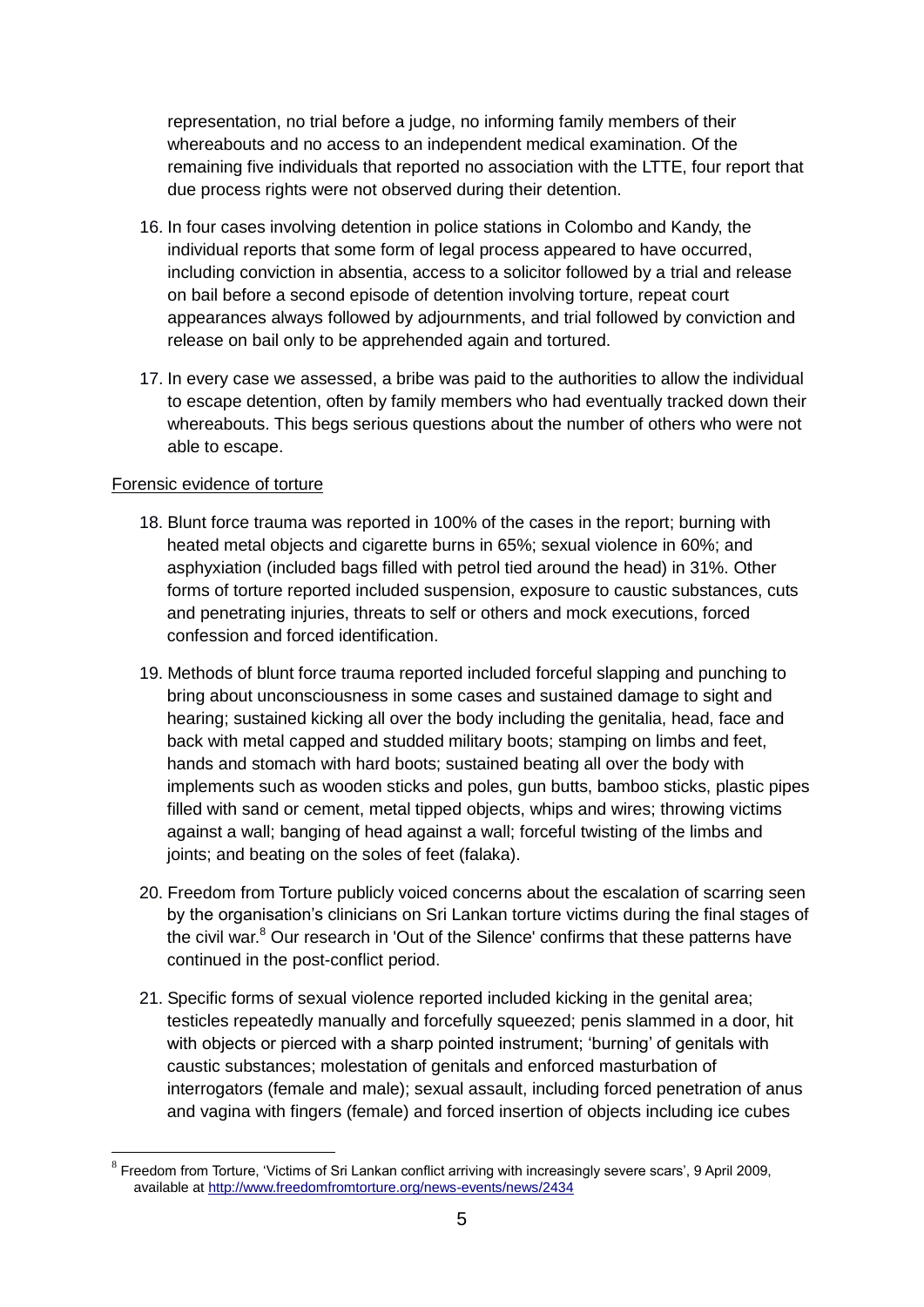and unknown instruments into the anus (male); oral, anal and vaginal rape (repeated many times in some cases, in one case twice weekly during a seven-month detention) (female and male).

22. Freedom from Torture clinicians recorded symptoms of depression and/or Post Traumatic Stress Disorder (PTSD) related to the history of trauma in all cases bar two. Psychological responses to torture which were recorded, according to the categories set out in the Istanbul Protocol, included re-experiencing the trauma, avoidance and emotional numbing, hyperarousal, symptoms of depression, damaged self-concept and foreshortened future, and somatic complaints. Twelve of the cases involved individuals with PTSD meeting the diagnostic criteria, while a further 17 others displayed symptoms of PTSD related to their trauma though not reaching a diagnostic threshold. Of the 12 individuals diagnosed with PTSD, eight are reported to meet the diagnostic criteria for both PTSD and depression. Symptoms of depression are commonly reported in survivors of torture and some symptoms are typical of both depression and PTSD. However in these cases, 15 individuals are reported by clinicians to have symptoms that meet the diagnostic criteria for clinical depression or moderate depressive episodes. A further 10 individuals had symptoms of depression that did not meet the diagnostic threshold.

#### Conclusions from Freedom from Torture's research

- 23. Freedom from Torture's forensic evidence demonstrates that, notwithstanding the formal conclusion of hostilities, **Tamils with an actual or perceived association with the LTTE remain at particular risk of detention and torture in Sri Lanka and return to Sri Lanka, whether voluntarily or forcibly, is a further risk factor**.
- 24. **The lack of due process reported in these cases combined with the acute scarring evident in a high proportion of the cases is heavily suggestive of impunity for perpetrators of torture in Sri Lanka**. Moreover, these **high levels of scarring could reflect a policy of permanently 'branding' victims not only to inflict long-term psychological and physical damage, but also to ensure that the individual may be easily identified in future as having been suspected of links to the LTTE**. Given that release from detention in each case in this data set occurred only after payment of a bribe and was otherwise arbitrary, the implication is that those carrying such scars are at risk of detention and possible further torture if returned to Sri Lanka. Beyond the impact on the individual, these enduring signs of torture must be intended to send a signal to the wider Tamil community about the consequences of association with the LTTE.

### Findings of the Committee Against Torture

25. Freedom from Torture presented detailed evidence from this research to the UN Committee Against Torture for its examination of Sri Lanka in November 2011. In its concluding observations, the Committee stated that despite the conclusion of the conflict it remained '*seriously concerned about the continued and consistent allegations of widespread use of torture and other cruel, inhuman or degrading treatment of suspects in police custody*' and '*concerned at reports that suggest that torture and ill-treatment perpetrated by State actors, both the military and the police,*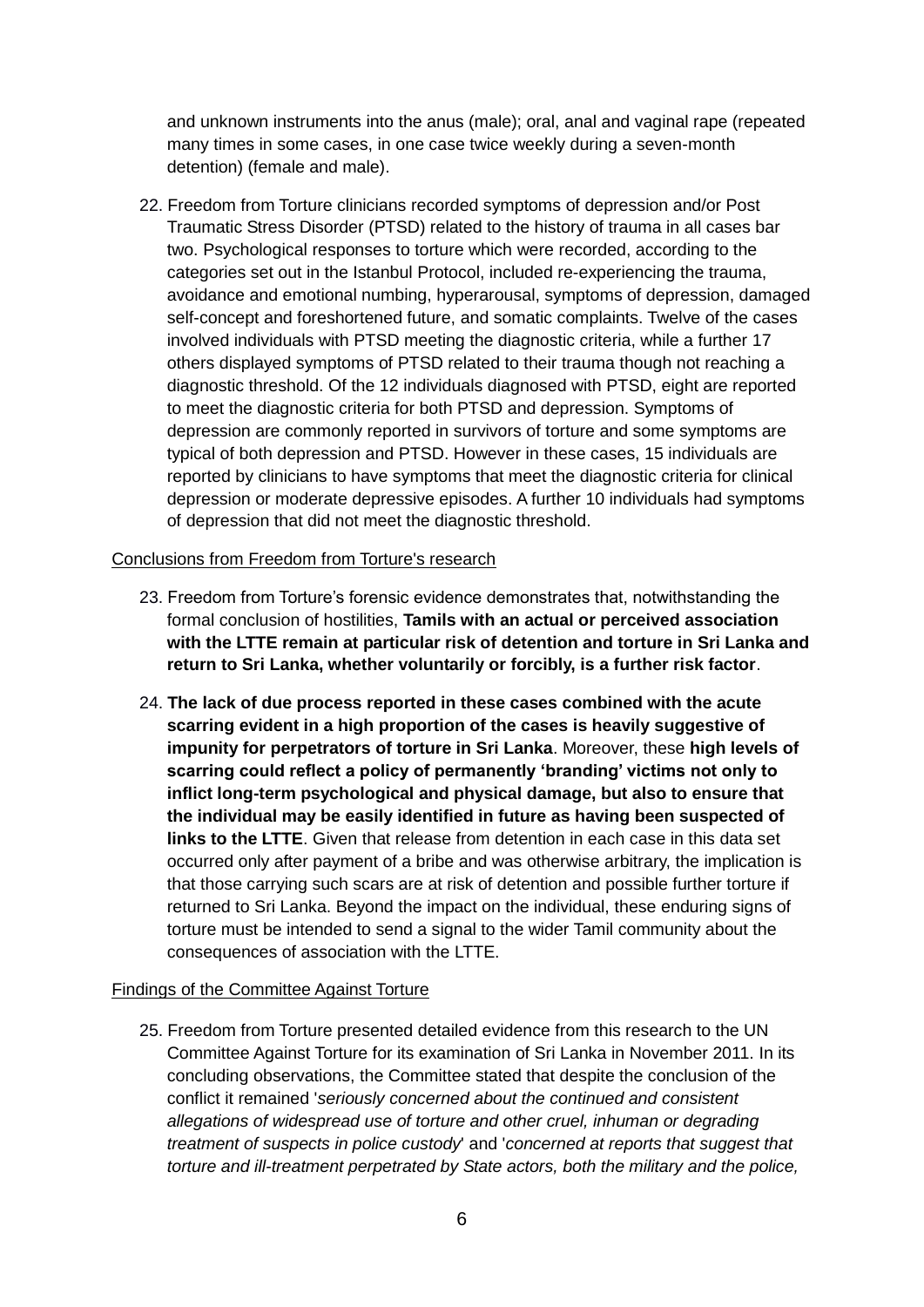*have continued in many parts of the country after the conflict ended in May 2009 and is still occurring in 2011*.'<sup>9</sup>

# Failings of the Lessons Learnt and Reconciliation Commission

26. Although it released its final report just weeks after the Committee Against Torture published its conclusions, the Lessons Learnt and Reconciliation Commission did not make a single reference to torture in Sri Lanka in its 388-page report. This remarkable failure to acknowledge at all, let alone address, widespread use of torture – either during or following the conflict – is indicative of serious flaws in the government's efforts to promote reconciliation by recognising the losses and suffering of the past.

### **Recommendations**

- 27. During its first UPR in 2008, the Government of Sri Lanka admitted that it was concerned about allegations of torture, though it denied that torture was systematic $10$ , and accepted a series of recommendations regarding implementation of its international legal obligations in relation to torture.<sup>11</sup> Notwithstanding the formal end of the hostilities, Freedom from Torture's evidence and the findings of the Committee Against Torture strongly suggest that torture is indeed widespread and ongoing. Freedom from Torture proposes the following recommendations for the forthcoming UPR.
- 28. Recommendation 1: Accept and fully implement all of the recommendations made by the UN Committee Against Torture following its recent examination of Sri Lanka, and in particular the recommendations to:
	- '*take immediate and effective measures to investigate all acts of torture and illtreatment and prosecute and punish those responsible with penalties that are consistent with the gravity of their acts*';
	- '*ensure that torture is not used by law enforcement personnel and members of the military*';
	- '*unambiguously reaffirm the absolute prohibition of torture and publicly condemn practices of torture, accompanied by a clear warning that anyone committing such acts or otherwise complicit or participating in torture will be held personally responsible before the law for such acts and will be subject to criminal prosecution and appropriate penalties*';

1

 $9$  Committee Against Torture, CAT/C/LKA/CO/3-4 available at

[http://www2.ohchr.org/english/bodies/cat/docs/co/CAT.C.LKA.CO.3-4\\_en.pdf](http://www2.ohchr.org/english/bodies/cat/docs/co/CAT.C.LKA.CO.3-4_en.pdf) 

<sup>&</sup>lt;sup>10</sup> Universal Periodic Review, Report of the Working Group on the Universal Periodic Review, Sri Lanka, A/HRC/8/46, para 52.

 $11$  For example. Sri Lanka accepted recommendations from the Czech Republic to 'ensure full incorporation and implementation of international human rights instruments at the national level, in particular ICCPR and CAT, unless already done', from Denmark and France to 'implement the recommendations of the Special Rapporteur on the question of torture', from Iran to 'increase its efforts to strengthen its legal safeguards for eliminating all forms of ill treatment or torture in the prisons and detention centres', and from Greece to 'take all necessary measures to prosecute and punish perpetrators of violations of international human rights law and humanitarian law'.